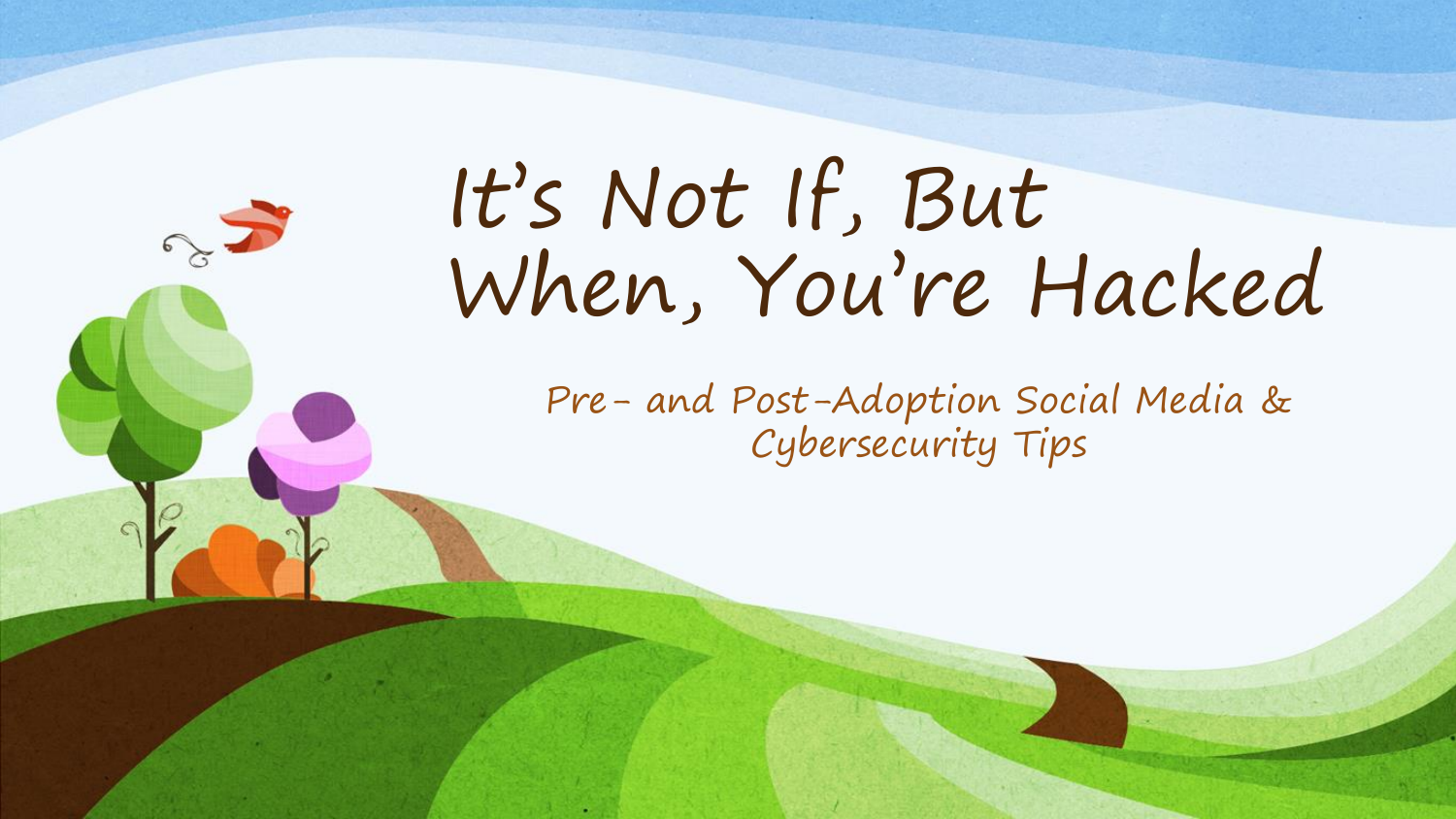### **Workshop Bio for Michele Kriegman**

Michele Kriegman holds the cybersecurity credentials of certified information systems security professional (CISSP) and certified information security management (CISM) in addition to being an adoptive step-parent and adoptee. She writes regularly for cybersecurity periodicals.

She was a contributor, along with a current director of Holt International to iVillage.com's adoption channel, an early social media home for adoptive families. Subsequently Michele ran her own marketing technology agency for six years before holding cybersecurity leadership roles at MetLife and Verizon.

Michele Kriegman maintains her cybersecurity credentials while focusing on two fiction and two nonfiction writing projects.



#### **ROCK MEMOIR: Book 1 of the Birth-Fathers' Club Series**

- ...Amazon: <https://amzn.to/3olbMpP>
- ...Bookshop: <https://bookshop.org/a/78945/9781737947707>

#### **From a Desert City by the Sea: Book 2 of the Birth-Fathers' Club Series**

- ...Amazon: <https://amzn.to/3Hk6vHJ>
- ...Bookshop: <https://bookshop.org/a/78945/9781737947714>

#### **The novel Tapioca Fire**

- ...Amazon: <https://amzn.to/2YGTYg5>
- ...Bookshop: <https://bookshop.org/a/78945/9781495305757>

Reunion Land Press

### Amazon Author page:

amazon.com/author/michele

2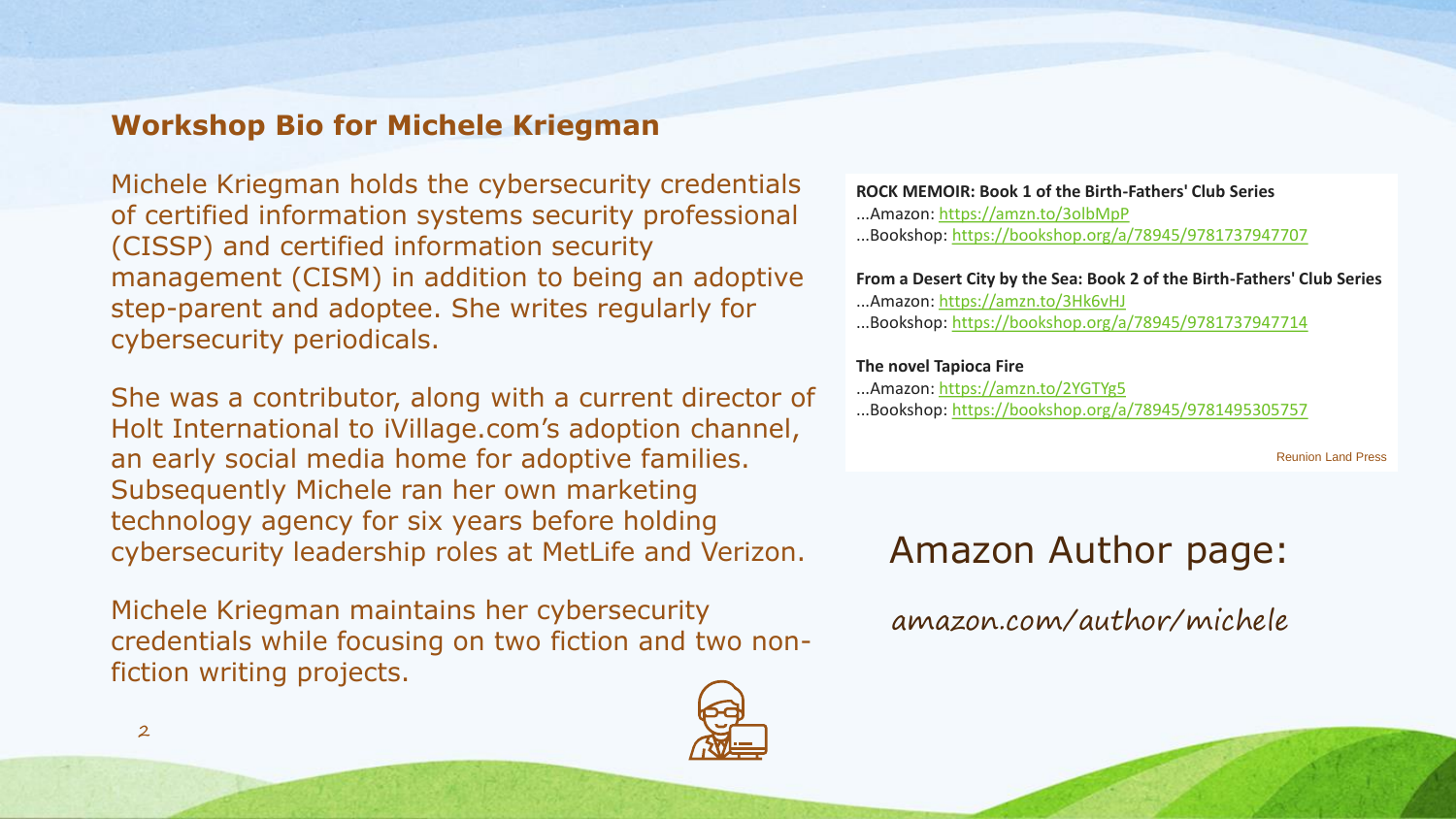### Our time together:

• Welcome & Intro



- Pre-adoption {10 min.}
- Post-adoption {10 min}  $\sqrt{\frac{1}{r}}$
- How it played out in our family {15 min.}
- It's not if, but when, you're hacked {10 min.}
- Q & A {10-15 min.}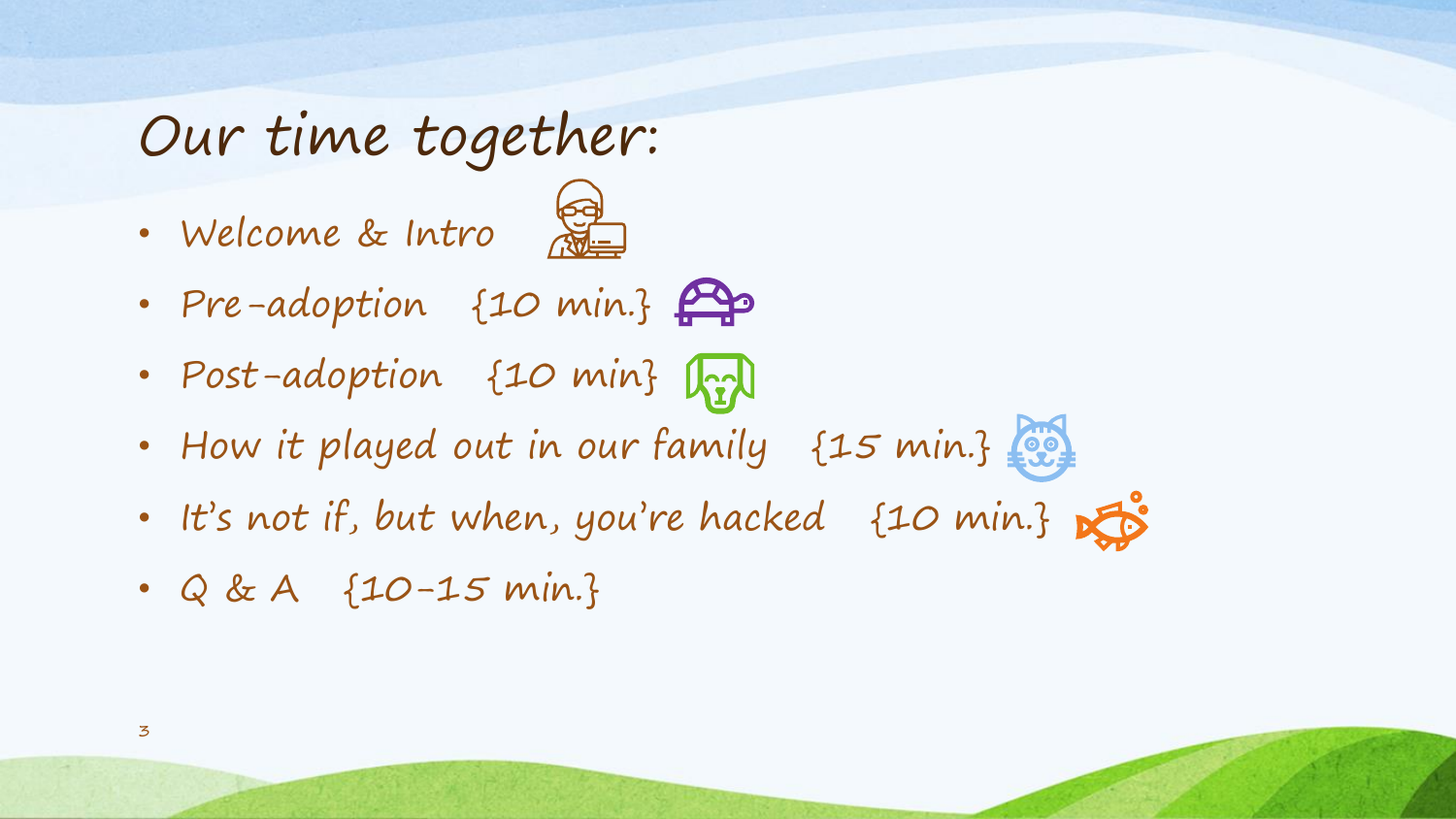## Pre-adoption



What does this say?

Depends what stage your adoption is at: protector or parent. 4



 $\lambda$ 

Why was this a winner?

"They're not rich but I like them – and he's short."



What am I signaling? Depends who hacks it.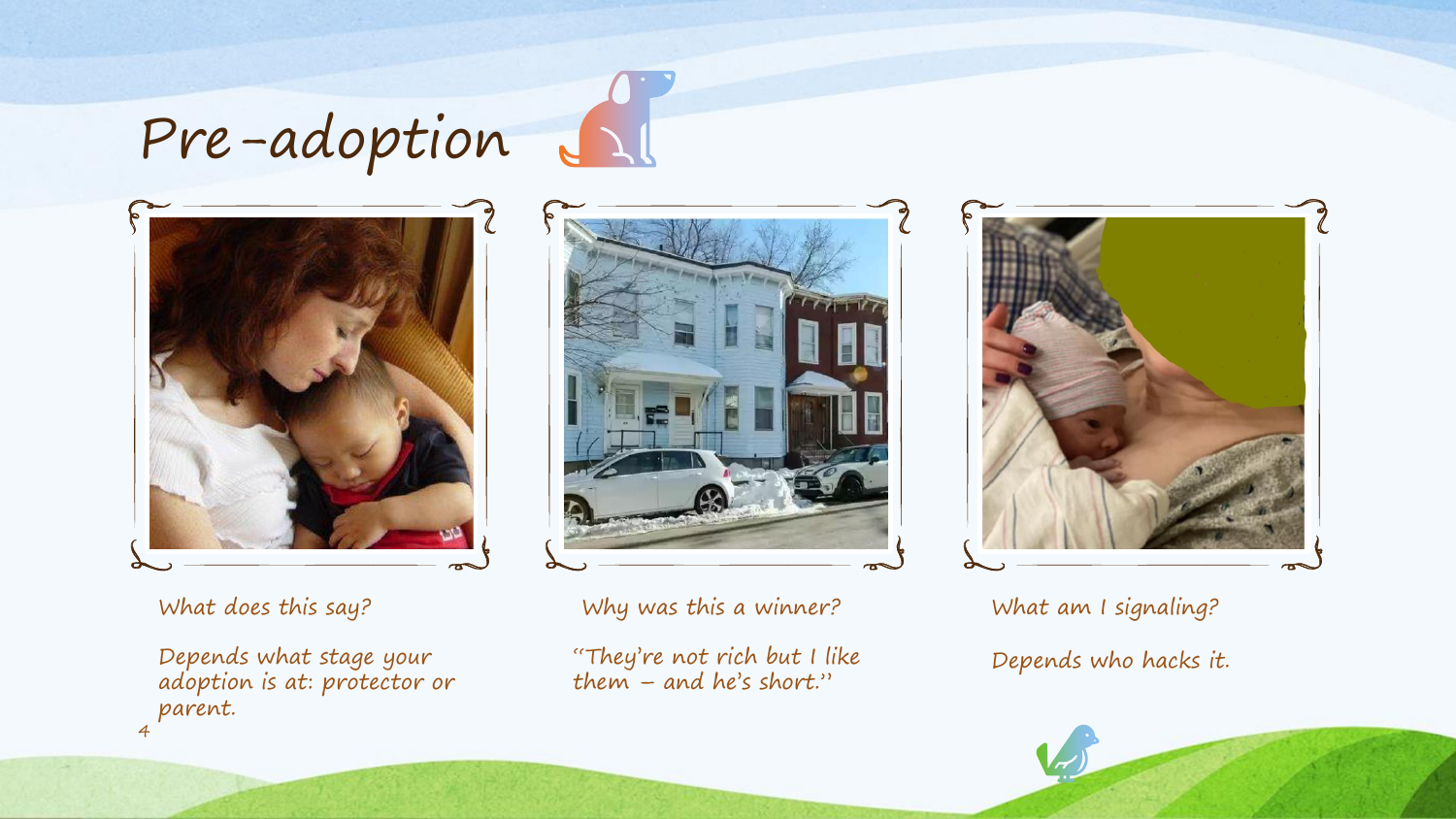## Pre-Adoption

1) What you look like online and where to looksearches, settings & social.

- 2) What are "data timelines"? Who are "data owners"?
- 3) What is ephemeral vs longterm and why should you care?

5

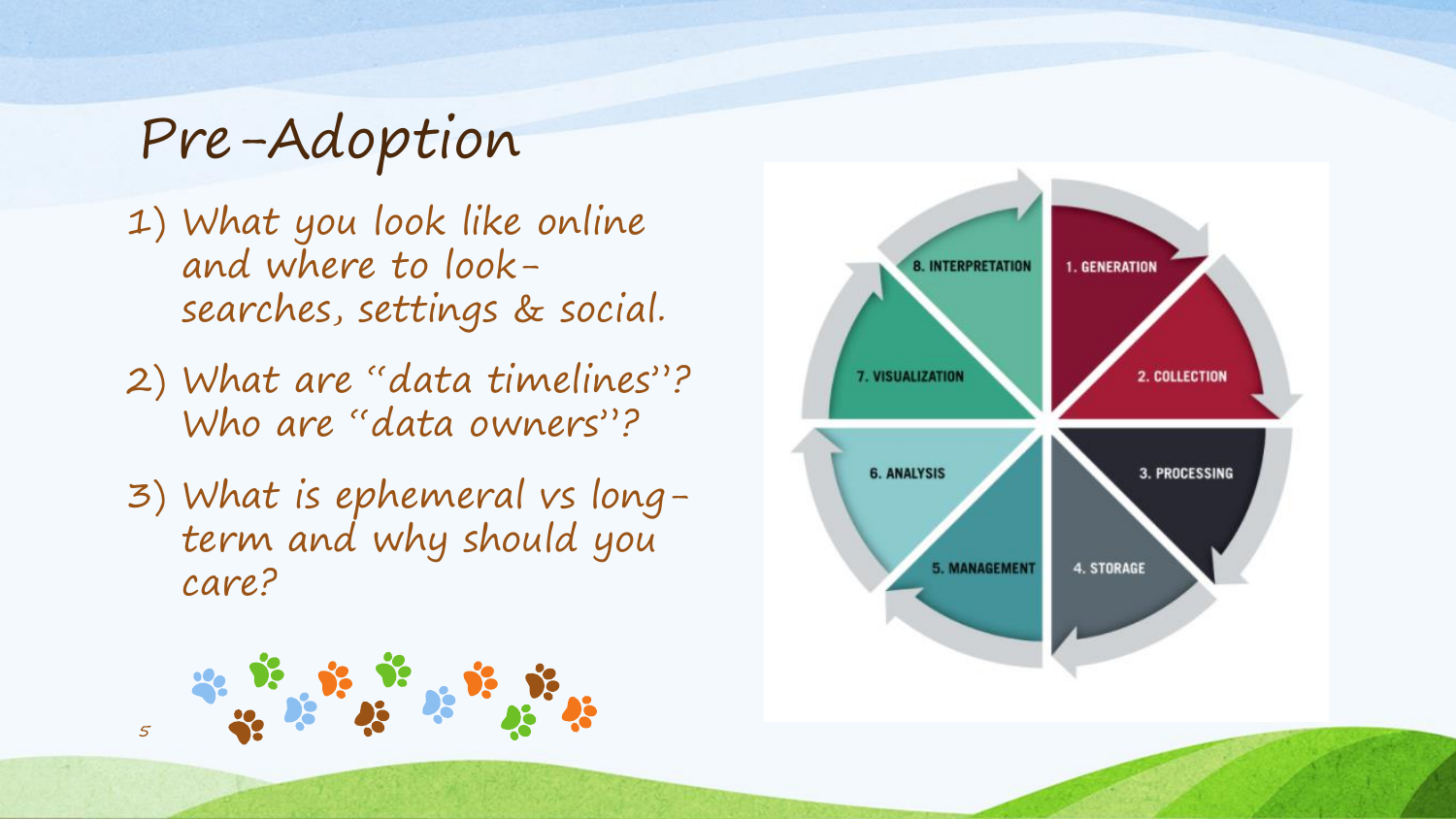Post-adoption



Getting past being "the scrutinized family"



A family social media policy for parents/protectors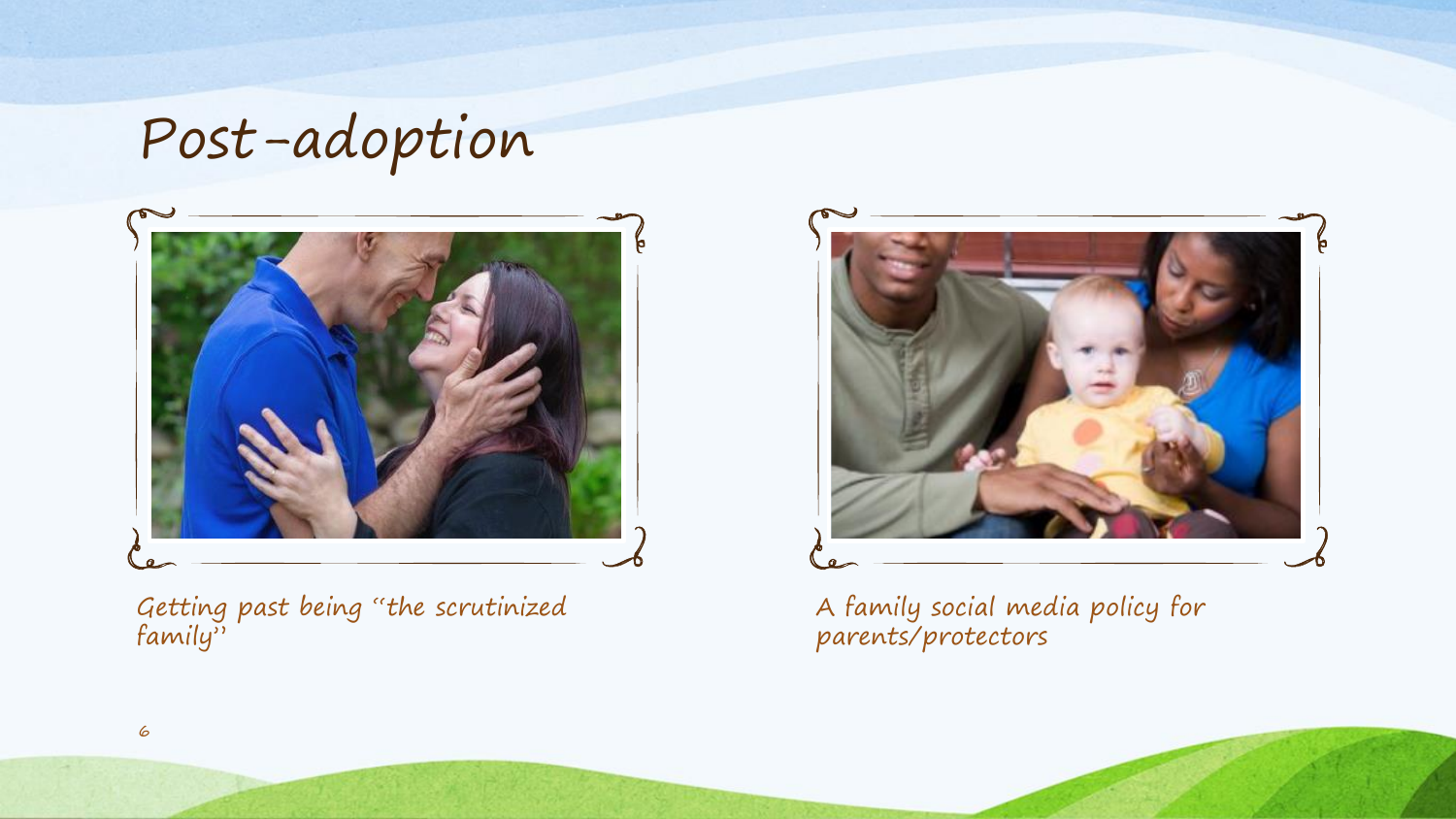

How it's played out in our family

No security through obscurity:

- the doctor's cautionary tale
- Channel and how a family story developed over time

### Digital folders :

• revisiting data timelines & data ownership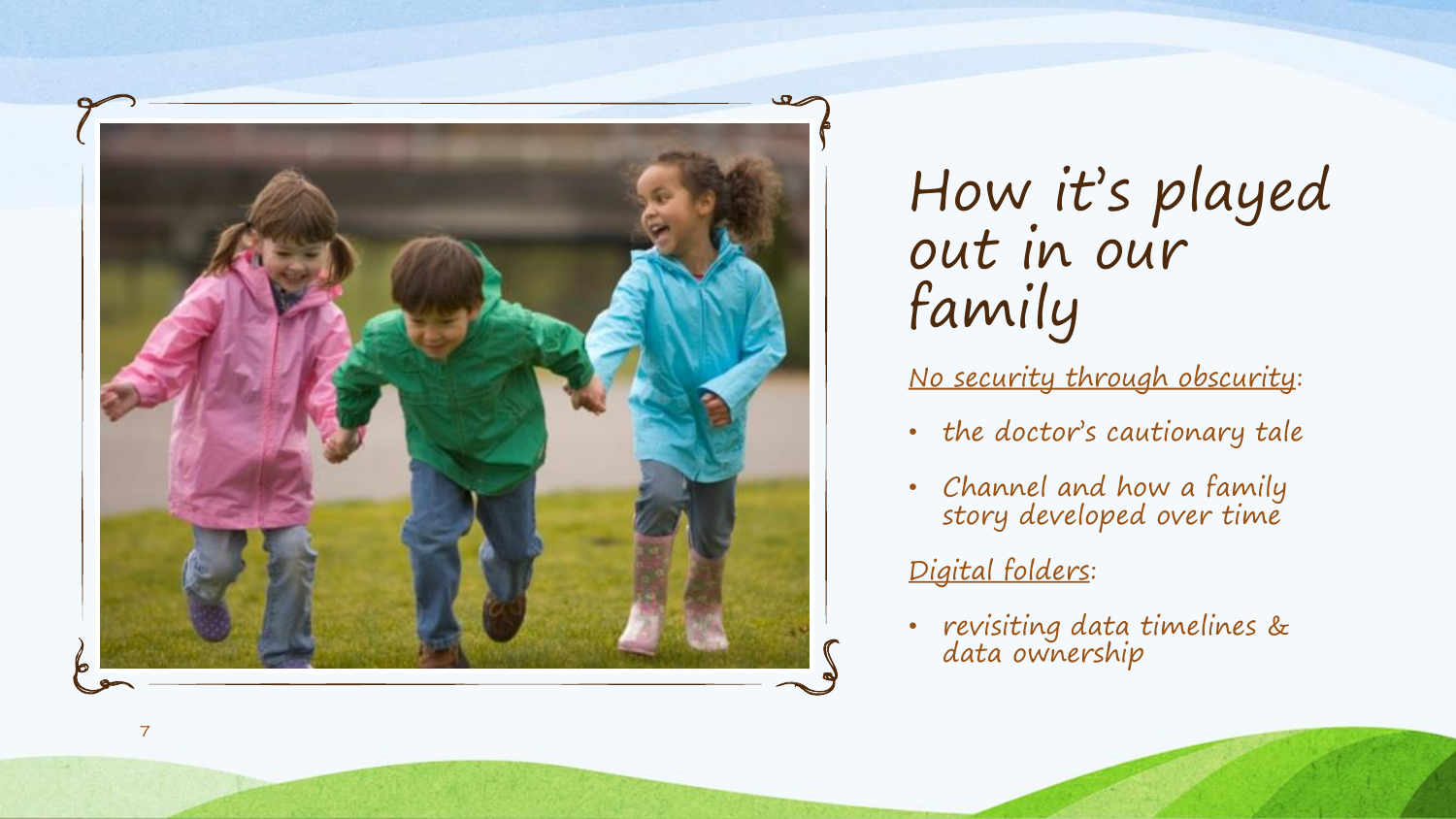

It's not if, but when, you're hacked

Cybersecurity: Passwords, phishing, anti -virus, network, parental controls with location, and social engineering.

DNA hacks: the 10% and IGG .

Legal hacks: Heritage equality, HIPPA, and the ICWA.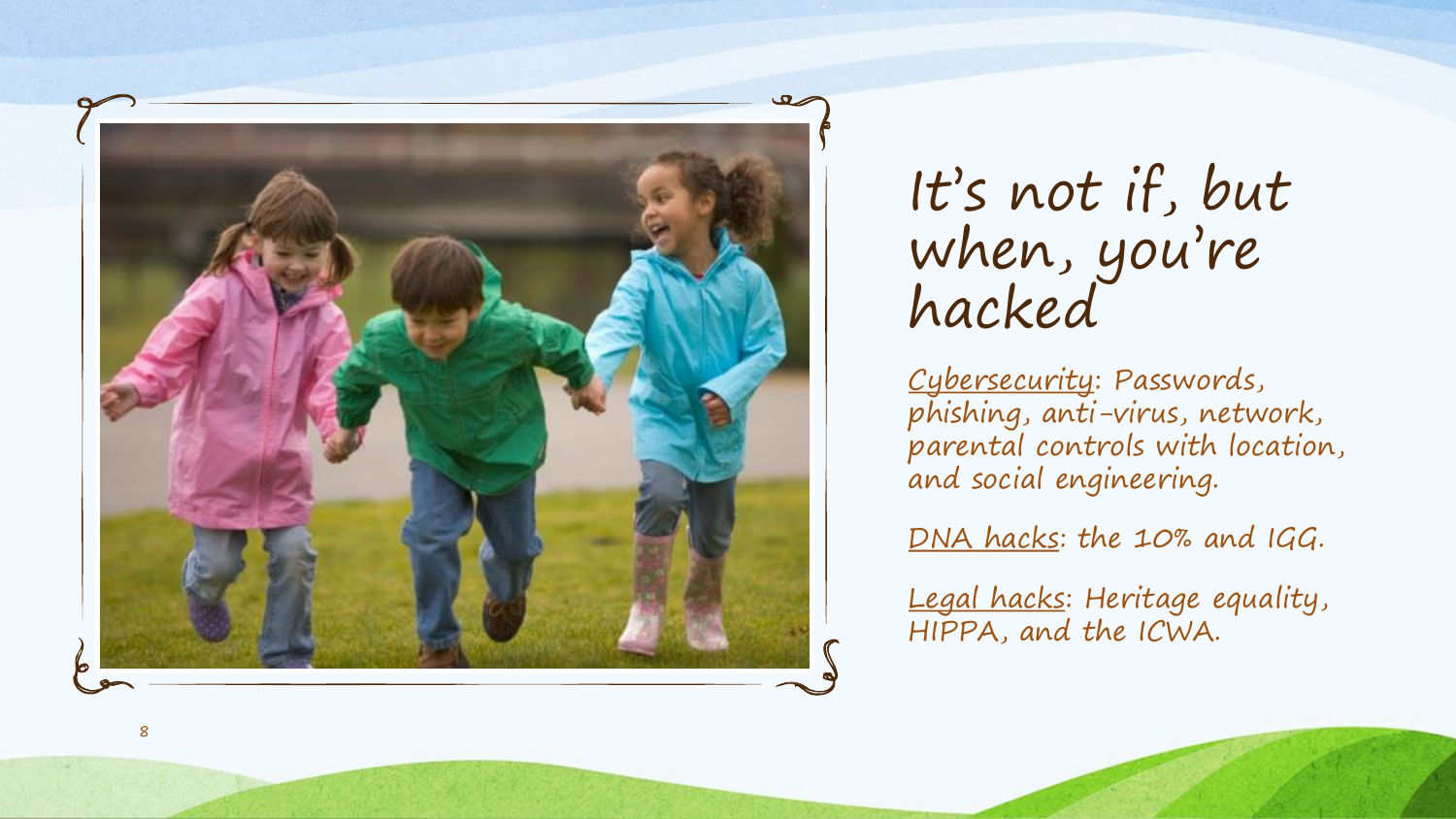## Takeaways

9

- 1) There is no security through obscurity: the doctor's cautionary tale, Channel, & family stories developing over time
- 2) Digital folders (or manila envelopes): revisiting data timelines & data ownership
- 3) Cybersecurity: Passwords, phishing, anti-virus, network, parental controls with location, & social engineering.
- 4) It's not if, but when, you're hacked.
	- 1) DNA hacks: the 10% and investigative genetic genealogy.
	- 2) Legal hacks: Heritage equality, HIPPA, and the ICWA (and subsequent Hague Conventions).